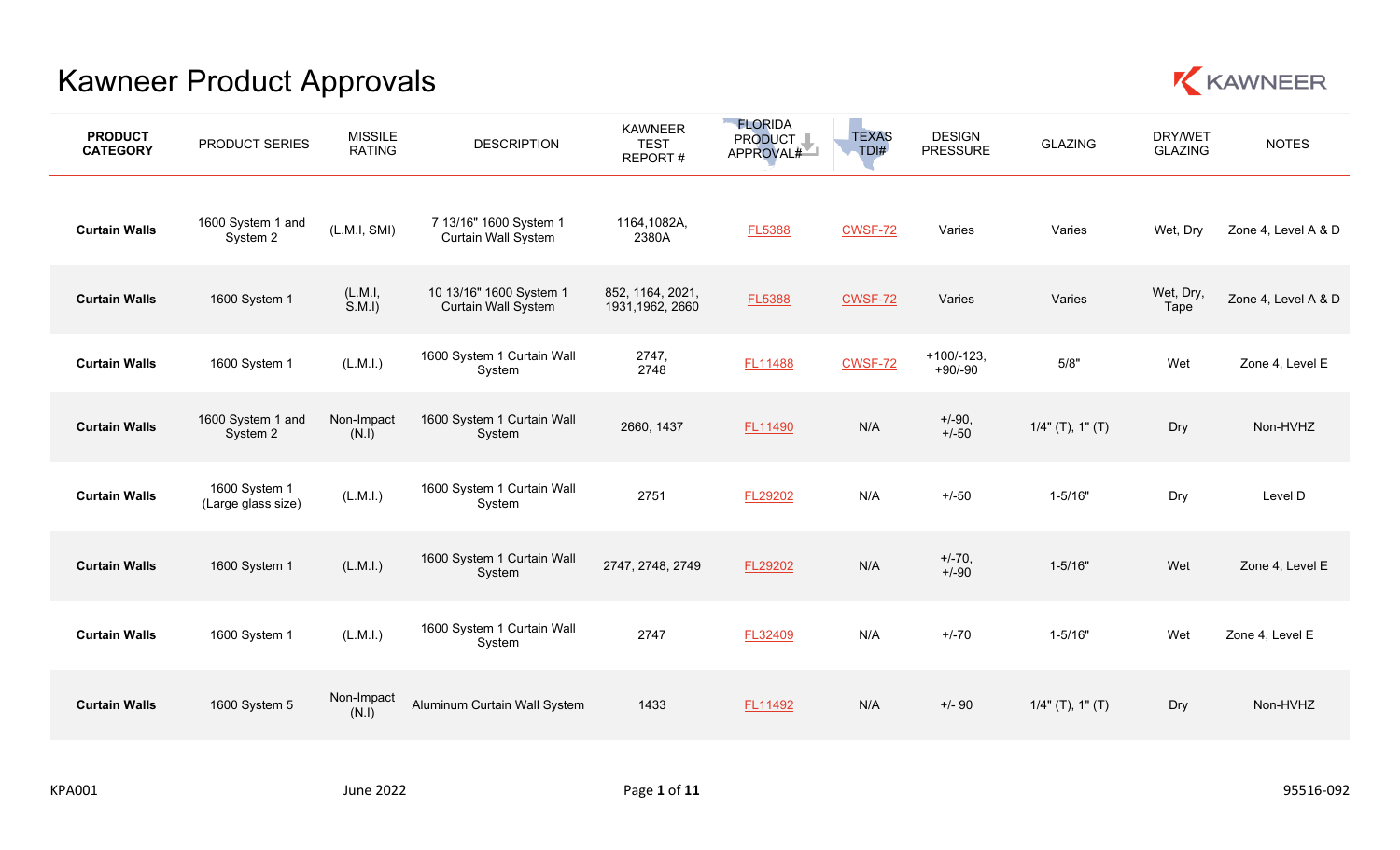

| <b>PRODUCT</b><br><b>CATEGORY</b> | PRODUCT SERIES         | <b>MISSILE</b><br><b>RATING</b> | <b>DESCRIPTION</b>                           | <b>KAWNEER</b><br><b>TEST</b><br>REPORT# | <b>ELORIDA</b><br>PRODUCT I<br>APPROVAL# | <b>TEXAS</b><br>TDI# | <b>DESIGN</b><br><b>PRESSURE</b> | <b>GLAZING</b>         | DRY/WET<br><b>GLAZING</b> | <b>NOTES</b>    |
|-----------------------------------|------------------------|---------------------------------|----------------------------------------------|------------------------------------------|------------------------------------------|----------------------|----------------------------------|------------------------|---------------------------|-----------------|
| <b>Curtain Walls</b>              | 1600 UT                | Non-Impact<br>(N.1)             | Aluminum Curtain Wall System                 | 2019, 1801                               | FL16564                                  | N/A                  | $+/- 40$                         | 1"                     | Dry                       | Non-HVHZ        |
| <b>Curtain Walls</b>              | 1600 System SS         | Non-Impact<br>(N.I)             | Aluminum Curtain Wall System                 | 1434                                     | FL10285                                  | N/A                  | $+/-90$                          | $1/4$ " (T), $1$ " (T) | Dry                       | Non-HVHZ        |
| <b>Curtain Walls</b>              | 1620/1620 SS<br>System | Non-Impact<br>(N.1)             | 1620/1620 SS Aluminum<br>Curtain Wall System | 2147                                     | <b>FL17083</b>                           | N/A                  | $+/-60.4$                        | $1/4$ " (T), 1" (T)    | Dry                       | Non-HVHZ        |
| <b>Curtain Walls</b>              | 1630 SS IR             | (L.M.1.)                        | 7 13/16" 1630 SS IR Curtain<br>Wall System   | 2053, 2054, 2057                         | FL16369.2                                | CWSF-76              | $+/- 70$                         | $1 - 5/16"$            | Wet, Dry                  | Zone 3, Level D |
| <b>Curtain Walls</b>              | 1630 SS IR             | (L.M.1)                         | 1630 SS IR Curtain Wall<br>System            | 2051-2063, 2643                          | FL16369.1                                | CWSF-76              | Varies                           | $1 - 5/16"$            | Wet, Dry                  | Zone 4, Level D |
| <b>Curtain Walls</b>              | 2250 IG                | Non-Impact<br>(N.1)             | Aluminum Curtain Wall System                 | None                                     | FL9924                                   | N/A                  | $+/-90$                          | $1/4$ " (T), 1" (T)    | Dry                       | Non-HVHZ        |
| <b>Curtain Walls</b>              | 2500 PG                | (L.M.1.)                        | 2500 PG Curtain Wall                         | 2284                                     | FL17577                                  | N/A                  | $+/-50$                          | 1"                     | Spacer<br>tape/Wet        | Zone 3, Level D |
| <b>Curtain Walls</b>              | 2500 UT                | Non-Impact<br>(N.1)             | Aluminum Unitized Curtain<br>Wall            | 2344                                     | FL20394                                  | N/A                  | $+/- 45$                         | 1", 13/4"              | Wet                       | Non-HVHZ        |
|                                   |                        |                                 |                                              |                                          |                                          |                      |                                  |                        |                           |                 |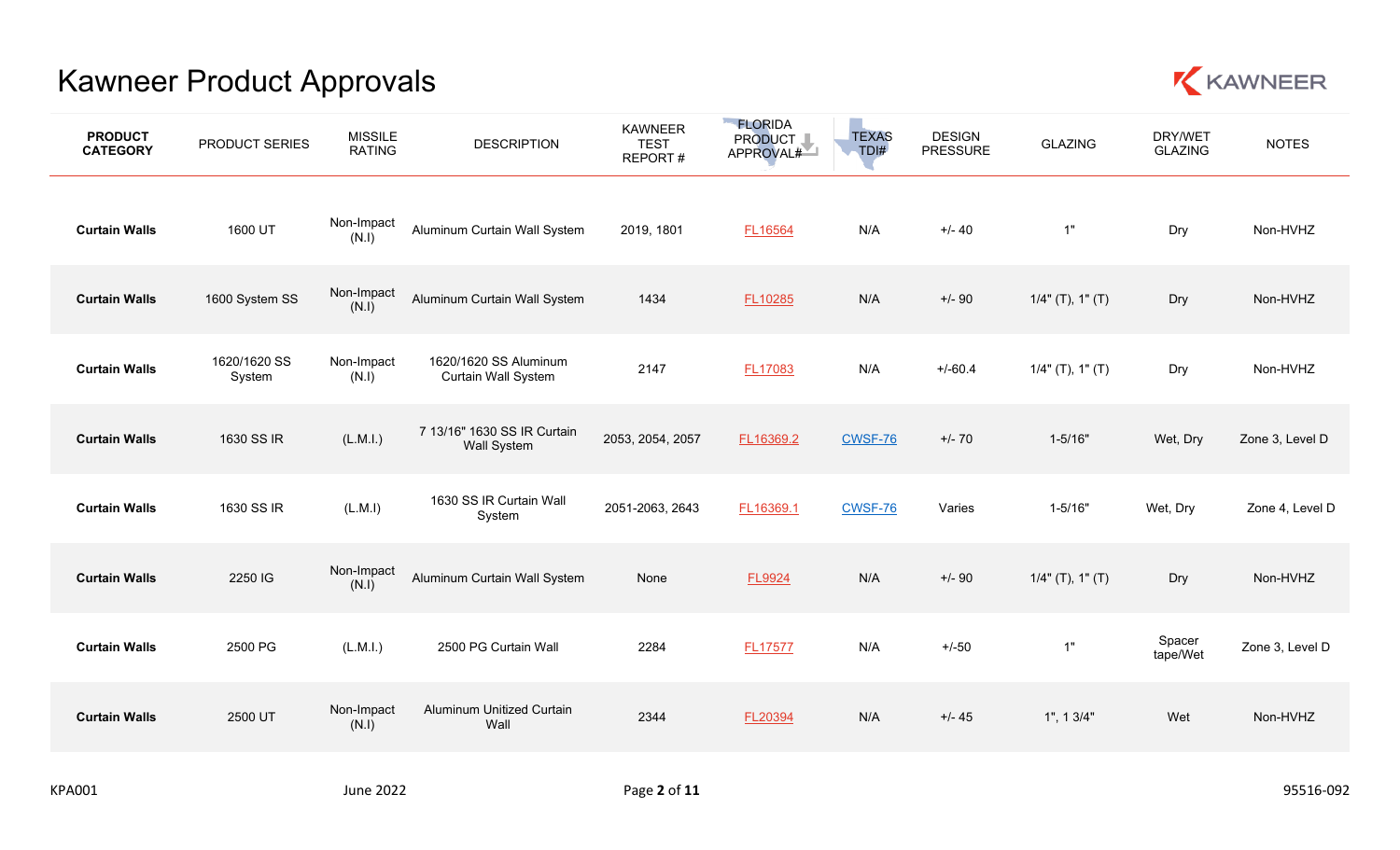

| <b>PRODUCT</b><br><b>CATEGORY</b> | PRODUCT SERIES | <b>MISSILE</b><br><b>RATING</b> | <b>DESCRIPTION</b>                                                                     | <b>KAWNEER</b><br><b>TEST</b><br>REPORT# | <b>FLORIDA</b><br>PRODUCT I<br>APPROVAL# | <b>TEXAS</b><br>TDI# | <b>DESIGN</b><br><b>PRESSURE</b> | <b>GLAZING</b> | DRY/WET<br><b>GLAZING</b> | <b>NOTES</b>        |
|-----------------------------------|----------------|---------------------------------|----------------------------------------------------------------------------------------|------------------------------------------|------------------------------------------|----------------------|----------------------------------|----------------|---------------------------|---------------------|
| <b>Curtain Walls</b>              | Clearwall      | Non-Impact<br>(N.1)             | Aluminum Curtain Wall System                                                           | 1676, 1701                               | <b>FL16576</b>                           | N/A                  | $+/- 40$                         | 1", 11/8"      | Dry, Wet,<br>Tape         | Non-HVHZ            |
| <b>Curtain Walls</b>              | Clearwall      | (S.M.I. /<br>L.M.l.)            | Aluminum Curtain Wall System                                                           | 2618, 2619, 2620,<br>2621, 2622, 2750    | FL29109                                  | <b>CWSF-73</b>       | $+/-50$                          | 1"             | Wet, Tape                 | Zone 3, Level A & D |
| <b>Curtain Walls</b>              | FG 623         | (L.M.1.)                        | <b>Glazed Ribbon Window</b><br>System (2-Bay max)                                      | 892, 954                                 | FL10845                                  | N/A                  | $+50/-70$                        | 5/8", 9/16"    | Wet                       | Zone 4, Level D     |
| <b>Curtain Walls</b>              | FG 623         | (S.M.l.)                        | <b>Glazed Ribbon Window</b><br>System (2-Bay)                                          | 892, 954                                 | FL10845                                  | N/A                  | $+70/-90,$<br>$+/-70$            | 9/16"          | Wet, Dry                  | Zone 4, Level A     |
| <b>Storefronts</b>                | Trifab 450     | Non-Impact<br>(N.1)             | Trifab 450 Storefront with 190<br>& 350 Entrance Door (Shutter<br>Application)         | 1157                                     | <b>FL7237</b>                            | N/A                  | Varies                           | 1/4"           | Dry                       | Non-Impact          |
| <b>Storefronts</b>                | Trifab 451     | Non-Impact<br>(N.1)             | Trifab 451T Storefront System<br>with 190 & 350 Entrance Door<br>(Shutter Application) | 1157                                     | <b>FL7237</b>                            | N/A                  | Varies                           | 1/4"           | Dry                       | Non-Impact          |
| <b>Storefronts</b>                | Trifab 451UT   | Non-Impact<br>(N.1)             | Trifab 451UT Storefront<br>System<br>(Pre-glaze Center Set)                            | 2893-2897                                | FL10008                                  | N/A                  | Varies                           | 1"             | Dry                       | Non-Impact          |
| <b>Storefronts</b>                | Trifab 451UT   | Non-Impact<br>(N.1)             | Trifab 451UT Storefront<br>System<br>(Tall Sill Center Set)                            | 2886-2891                                | FL10008                                  | N/A                  | Varies                           | 1"             | Dry                       | Non-Impact          |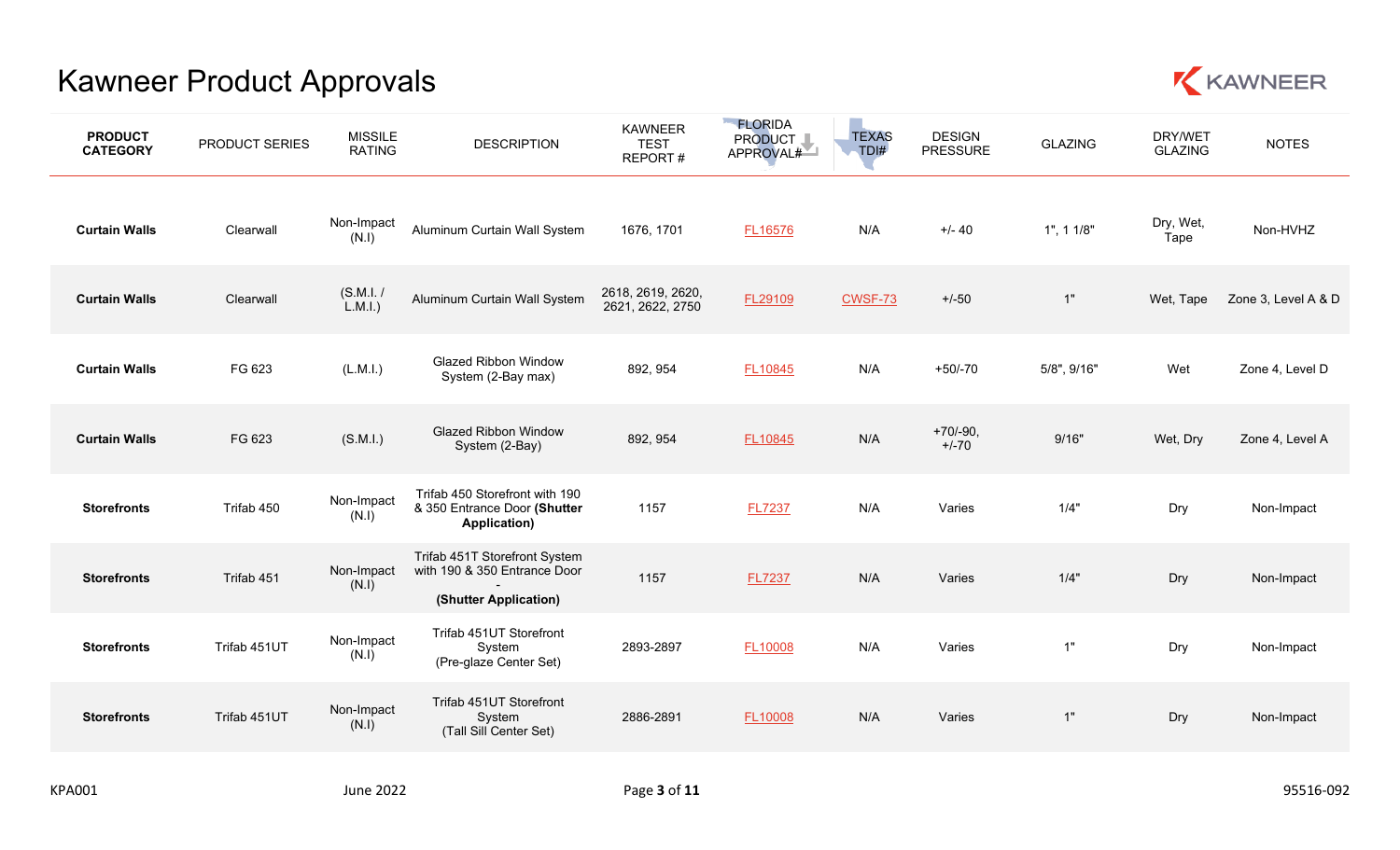

| <b>PRODUCT</b><br><b>CATEGORY</b> | PRODUCT SERIES  | <b>MISSILE</b><br><b>RATING</b> | <b>DESCRIPTION</b>                                       | <b>KAWNEER</b><br><b>TEST</b><br>REPORT# | <b>FLORIDA</b><br>PRODUCT I<br>APPROVAL# | <b>TEXAS</b><br>TDI# | <b>DESIGN</b><br><b>PRESSURE</b> | <b>GLAZING</b> | DRY/WET<br><b>GLAZING</b> | <b>NOTES</b>    |
|-----------------------------------|-----------------|---------------------------------|----------------------------------------------------------|------------------------------------------|------------------------------------------|----------------------|----------------------------------|----------------|---------------------------|-----------------|
| <b>Storefronts</b>                | Trifab 451T     | Non-Impact<br>(N.1)             | Trifab 451T Front Set<br><b>Storefront System</b>        | 2283                                     | <b>FL37876</b>                           | N/A                  | Varies                           | 1"             | Dry                       | Non-Impact      |
| <b>Storefronts</b>                | Trifab 451T     | Non-Impact<br>(N.I)             | Trifab 451T Back Set<br><b>Storefront System</b>         | 2283                                     | FL37876                                  | N/A                  | Varies                           | $1"$           | Dry                       | Non-Impact      |
| <b>Storefronts</b>                | Trifab 451T     | Non-Impact<br>(N.I)             | Trifab 451T Center Set with<br>HP Sill Storefront System | 2283                                     | <b>FL37876</b>                           | N/A                  | Varies                           | 1"             | Dry                       | Non-Impact      |
| <b>Storefronts</b>                | Trifab 451T     | Non-Impact<br>(N.I)             | Trifab 451T Center Set                                   | 1386, 1387                               | FL32590                                  | N/A                  | $+/- 30,$<br>$+/- 35$            | 1"             | Dry                       | Non-Impact      |
| <b>Storefronts</b>                | Trifab 451/451T | (L.M.l.)                        | Aluminum Storefront L.M.I.,<br>Zone 3, Level D           | 1733                                     | <b>FL14287</b>                           | CWSF-74              | $+/- 45$                         | 1"             | Dry                       | Zone 3, Level D |
| <b>Storefronts</b>                | Trifab 601T     | (L.M.1.)                        | Trifab 601T Storefront                                   | 2202, 2203, 2204                         | FL16517                                  | CWSF-75              | $+/- 45$                         | 1"             | Dry, Tape                 | Zone 3, Level D |
| <b>Storefronts</b>                | IR 500          | (L.M.1.)                        | Aluminum Storefront System                               | 1478, 1480, 1481,<br>1482, 1483, 1898    | <b>FL8787</b>                            | CWSF-68              | $+/-65,$<br>$+/-90$              | 9/16"          | Wet, Dry                  | Zone 4, Level D |
| <b>Storefronts</b>                | IR 501          | (L.M.1.)                        | Aluminum Storefront System                               | 1384, 1477, 1479                         | <b>FL8787</b>                            | <b>CWSF-32</b>       | $+/-70$                          | 1 5/16"        | Wet, Dry                  | Zone 4, Level D |
|                                   |                 |                                 |                                                          |                                          |                                          |                      |                                  |                |                           |                 |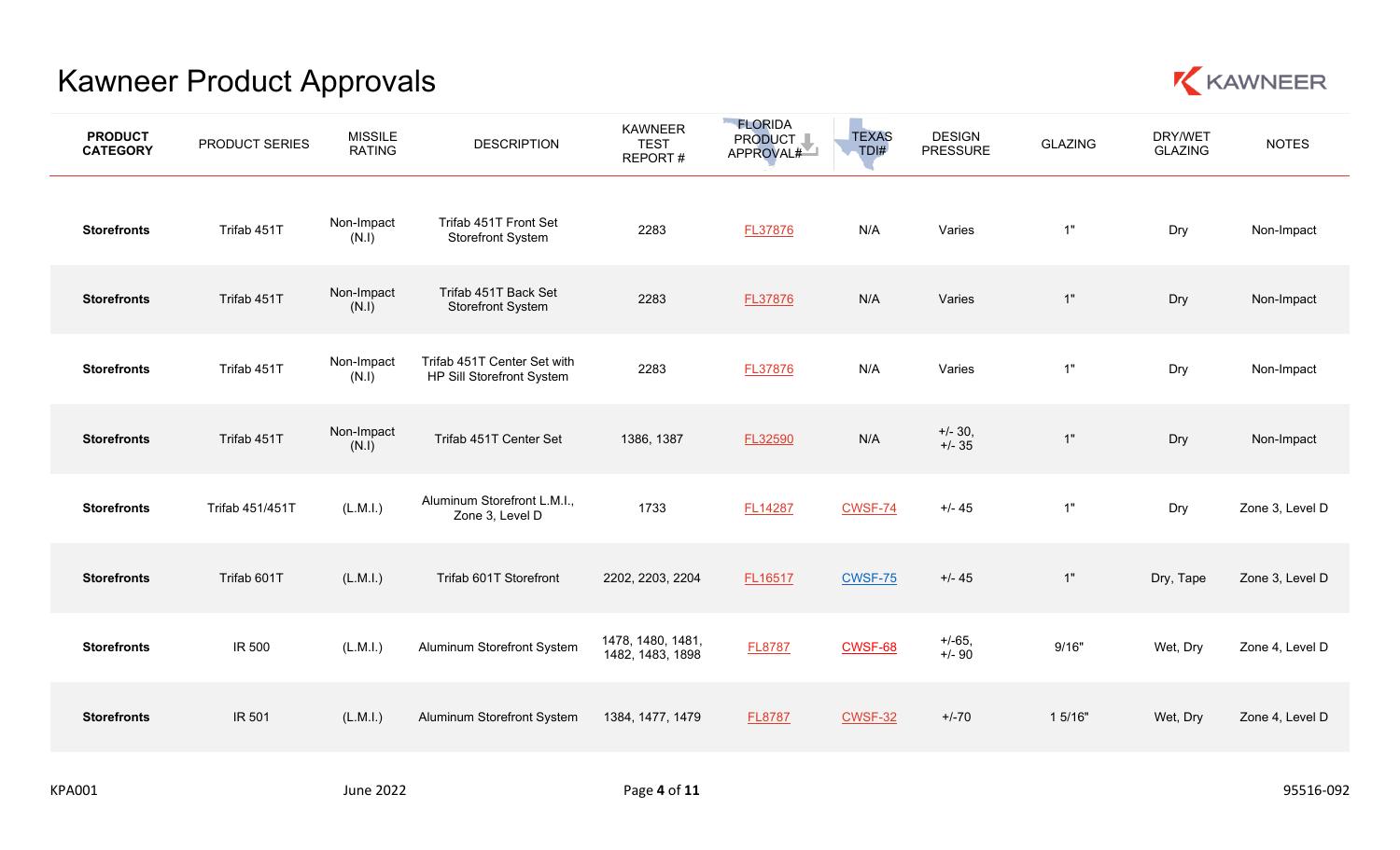

| <b>PRODUCT</b><br><b>CATEGORY</b> | PRODUCT SERIES | <b>MISSILE</b><br><b>RATING</b> | <b>DESCRIPTION</b>                                                 | <b>KAWNEER</b><br><b>TEST</b><br>REPORT#                   | <b>FLORIDA</b><br>PRODUCT I<br>APPROVAL# | <b>TEXAS</b><br>TDI# | <b>DESIGN</b><br><b>PRESSURE</b> | <b>GLAZING</b> | DRY/WET<br><b>GLAZING</b> | <b>NOTES</b>        |
|-----------------------------------|----------------|---------------------------------|--------------------------------------------------------------------|------------------------------------------------------------|------------------------------------------|----------------------|----------------------------------|----------------|---------------------------|---------------------|
| <b>Storefronts</b>                | IR 501         | (S.M.I.)                        | Aluminum Storefront System                                         | 1504                                                       | <b>FL8787</b>                            | <b>CWSF-32</b>       | $+/- 70$                         | 1 5/16"        | Wet, Dry                  | Zone 4, Level A     |
| <b>Storefronts</b>                | IR 501T/501UT  | (L.M.l.)                        | IR 501T/UT Framing with<br><b>GLASSvent Project out</b><br>Windows | 1792, 1793, 1794,<br>1796, 1797, 1795,<br>1798, 1934, 1935 | FL15404                                  | <b>CWSF-33</b>       | $+/- 70$                         | 1 5/16"        | Wet                       | Zone 4, Level D     |
| <b>Storefronts</b>                | IR 501T/501UT  | (L.M.I.)                        | IR 501T/UT Framing with<br><b>GLASSvent Project out</b><br>Windows | 1792, 1793, 1794,<br>1796, 1797, 1795,<br>1798, 1934, 1935 | FL15404                                  | <b>CWSF-33</b>       | $+/- 70$                         | 1 5/16"        | Dry                       | Zone 4, Level D     |
| <b>Storefronts</b>                | IR 501T/501UT  | (S.M.I.)                        | IR 501T/UT Framing with<br><b>GLASSvent Project out</b><br>Windows | 1799, 1800                                                 | FL15404                                  | CWSF-33              | $+/- 70$                         | 1 5/16"        | Dry                       | Zone 4, Level A     |
| <b>Storefronts</b>                | IR 501T/501UT  | (L.M.l.)                        | IR 501T/UT Framing                                                 | 2909, 2910, 2911                                           | FL15404                                  | <b>CWSF-33</b>       | Varies                           | 11/4"          | Wet                       | Zone 4, Level E     |
| <b>Storefronts</b>                | IR 631         | (L.M.1.)                        | Aluminum Storefront System                                         | 1298                                                       | FL7359                                   | N/A                  | $+/- 95$                         | $1 - 5/16"$    | Wet                       | Zone 4, Level D     |
| <b>Storefronts</b>                | IR 631         | (S.M.I.)                        | Aluminum Storefront System                                         | 1169                                                       | <b>FL7359</b>                            | N/A                  | Varies                           | $1 - 5/16"$    | Wet, Dry                  | Zone 4, Level A     |
| Door - Sliding                    | AA3200 IR      | (S.M.I. /<br>$L.M.I.$ )         | Sliding Glass High Pressure<br>Doors                               | 1703-1716                                                  | FL14159                                  | DR-1190              | $+/- 135$                        | 1 5/16"        | Wet, Dry                  | Zone 4, Level A & D |
|                                   |                |                                 |                                                                    |                                                            |                                          |                      |                                  |                |                           |                     |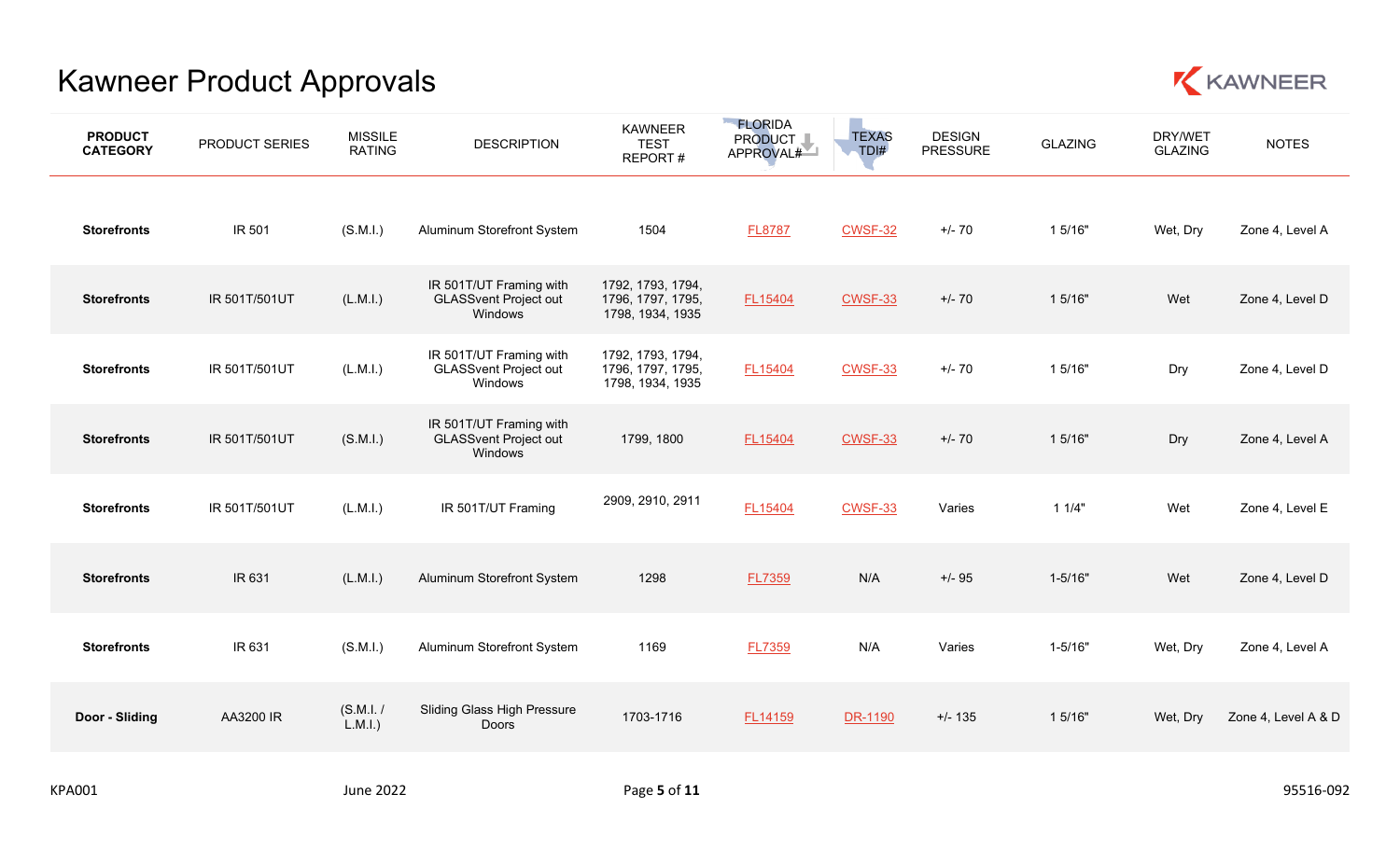

| <b>PRODUCT</b><br><b>CATEGORY</b> | PRODUCT SERIES                              | <b>MISSILE</b><br><b>RATING</b> | <b>DESCRIPTION</b>                                          | KAWNEER<br><b>TEST</b><br>REPORT# | <b>ELORIDA</b><br>PRODUCT I<br>APPROVAL# | <b>TEXAS</b><br>TDI# | <b>DESIGN</b><br><b>PRESSURE</b> | <b>GLAZING</b> | DRY/WET<br><b>GLAZING</b> | <b>NOTES</b>        |
|-----------------------------------|---------------------------------------------|---------------------------------|-------------------------------------------------------------|-----------------------------------|------------------------------------------|----------------------|----------------------------------|----------------|---------------------------|---------------------|
| Door - Sliding                    | AA3200 IR                                   | (S.M.I. /<br>$\tilde{L}$ .M.I.) | <b>Sliding Glass Medium</b><br>Pressure Doors               | 1703-1716                         | FL14159                                  | DR-1190              | $+/- 90$                         | 1 5/16"        | Wet, Dry                  | Zone 4, Level A & D |
| Door - Sliding                    | AA3200 IR                                   | (S.M.I. /<br>$L.M.I.$ )         | <b>Sliding Glass Low Pressure</b><br><b>Doors</b>           | 1703-1716                         | FL14159                                  | DR-1190              | $+/- 70$                         | 1 5/16"        | Wet, Dry                  | Zone 4, Level A & D |
| Door - Sliding                    | Traco SGD948                                | (L.M.1.)                        | Aluminum Sliding Glass Door                                 |                                   | FL16001                                  | N/A                  | $+/-60$                          | 7/8"           | Wet                       |                     |
| <b>Doors - Swinging</b>           | 190 / 350 / 500 Doors<br>with Trifab VG 450 | Non-Impact<br>(N.1)             | 190, 350, & 500 Entrance Door<br>with Trifab 450 Storefront |                                   | FL10388                                  | N/A                  | $+/- 30$                         | 1/4"           | Dry                       | Non-HVHZ            |
| <b>Doors - Swinging</b>           | AA250/425                                   | (L.M.I.)                        | AA250/425 Thermal Door                                      | 2202, 2203, 2204                  | FL34895                                  | N/A                  | Varies                           | Varies         | Dry, Tape                 | Zone 3, Level D     |
| <b>Doors - Swinging</b>           | 350 HW                                      | (S.M.I. /<br>$L.M.I.$ )         | 350HW Outswing Storefront<br>Doors (Wet &Tape Glazed)       | 1931, 1933, 1962                  | FL15850                                  | <b>DR-1197</b>       | $+/- 50$                         | $9/16$ ", 1"   | Wet &<br>Tape             | Zone 3, Level D     |
| `Doors - Swinging                 | 350/500 HW                                  | (L.M.1.)                        | IR 350/500 HW Out-swing<br><b>Doors</b>                     | 1932, 2753, 2754                  | FL15850                                  | DR-1197              | Varies                           | $9/16$ ", 1"   | Wet &<br>Tape             | Zone 4, Level E     |
| <b>Doors - Swinging</b>           | 350 IR / 350 HW                             | Non-Impact<br>(N.1)             | Auto Showroom Outswing Bi-<br>Fold Door                     | 2198, 2199, 2200                  | FL16715                                  | N/A                  | $+/- 70$                         | $1/4$ ", 1"    | Dry                       | Non-HVHZ            |
|                                   |                                             |                                 |                                                             |                                   |                                          |                      |                                  |                |                           |                     |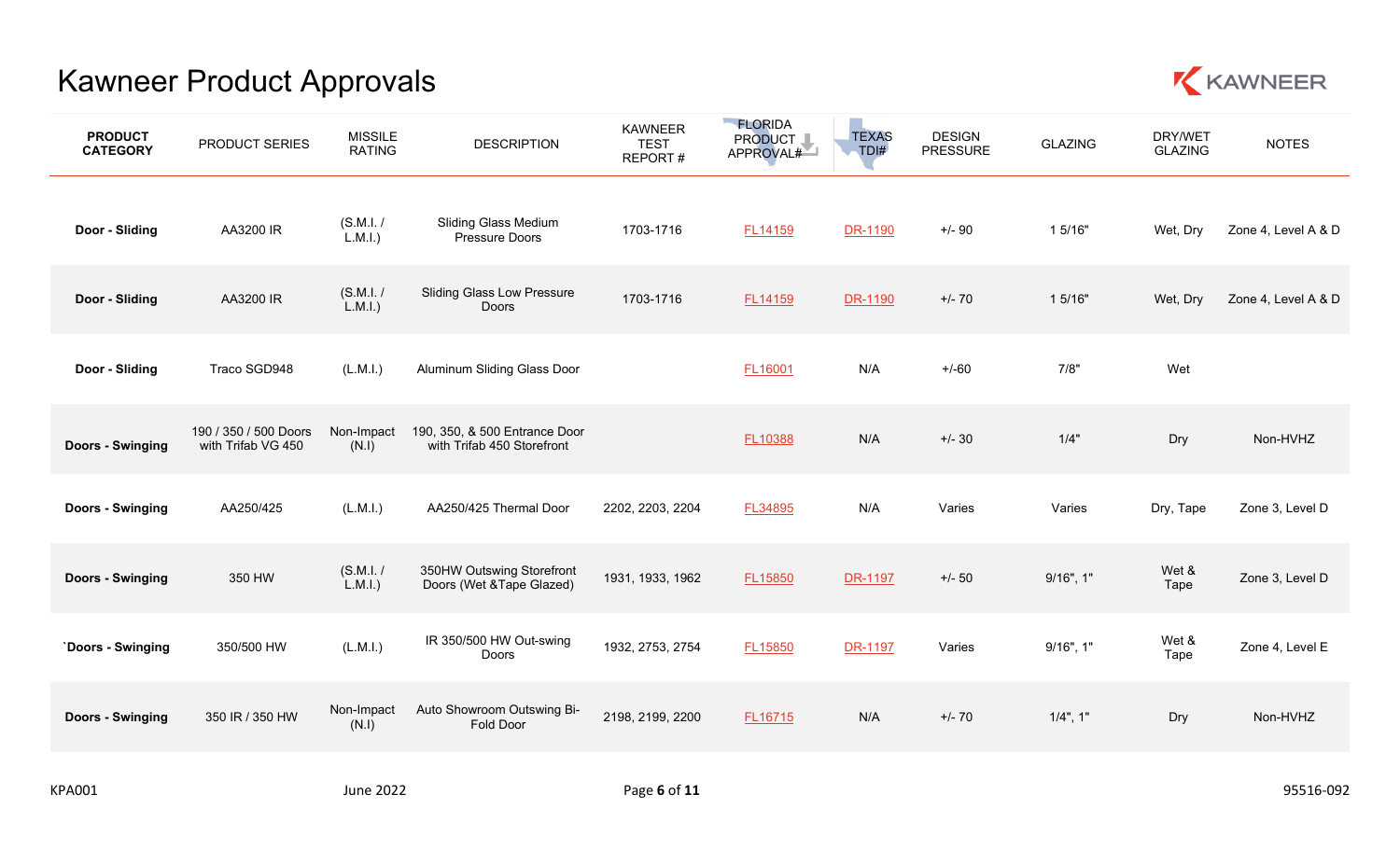

| <b>PRODUCT</b><br><b>CATEGORY</b> | PRODUCT SERIES  | <b>MISSILE</b><br><b>RATING</b> | <b>DESCRIPTION</b>                                    | <b>KAWNEER</b><br><b>TEST</b><br>REPORT# | <b>FLORIDA</b><br>PRODUCT I<br>APPROVAL# | <b>TEXAS</b><br>TDI# | <b>DESIGN</b><br><b>PRESSURE</b> | <b>GLAZING</b> | DRY/WET<br><b>GLAZING</b> | <b>NOTES</b>                  |
|-----------------------------------|-----------------|---------------------------------|-------------------------------------------------------|------------------------------------------|------------------------------------------|----------------------|----------------------------------|----------------|---------------------------|-------------------------------|
| Doors - Swinging                  | 350 IR / 350 HW | (L.M.1.)                        | Auto Showroom Outswing Bi-<br>Fold Door               |                                          | <b>FL17819</b>                           | DR-1223              | $+/- 70$                         | 1"             | Tape                      | Zone 4, Level D               |
| <b>Doors - Swinging</b>           | 350 IR          | (L.M.l.)                        | 350IR 8' Outswing Storefront<br>Doors (Wet Glazed)    | 1631                                     | <b>FL8786</b>                            | DR-518               | Varies                           | $9/16$ ", 1"   | Wet                       | Zone 4, Level D               |
| <b>Doors - Swinging</b>           | 350 IR          | (L.M.1.)                        | 350IR 9' Aluminum Outswing<br><b>Storefront Doors</b> | 1105                                     | <b>FL8786</b>                            | DR-1196              | $+/- 65$                         | 9/16"          | Wet                       | Zone 4, Level D               |
| <b>Doors - Swinging</b>           | 350 IR          | (L.M.l.)                        | 350IR 8' Outswing Storefront<br>Doors (Dry Glazed)    | 1791                                     | <b>FL8786</b>                            | DR-518               | Varies                           | $9/16$ ", 1"   | Dry                       | Zone 4, Level D               |
| Doors - Swinging                  | 350 IR / 500 IR | (L.M.1.)                        | 350IR Outswing Storefront<br>Doors (Dry Glazed)       | 2386, 2387                               | <b>FL17053</b>                           | DR-834               | Varies                           | $1/4$ ", 1"    | Dry                       | Zone 3, Level D,<br>Rim Panic |
| Doors - Swinging                  | 500             | Non-Impact<br>(N.1)             | 500 Non-impact Door in Trifab<br>400                  | 1930                                     | FL15194                                  | N/A                  | $+45/-50$                        | 1/4"           | Dry                       | Non-HVHZ                      |
| Doors - Swinging                  | 2000T           | (S.M.I. /<br>$L.M.I.$ )         | 2000T Out-swing/In-swing<br><b>Terrace Door</b>       | 1699, 1700, 1717-<br>1728                | FL13482                                  | DR-1193              | $+/- 90,$<br>$+/- 70$            | 1"             | Wet, Dry                  | Zone 4, Level A & D           |
| <b>Doors - Swinging</b>           | Flushline       | (L.M.1.)                        | <b>Flushline Outswing Door</b>                        | 2419                                     | FL20102                                  | DR-1199              | Varies                           | 1"             | Wet                       | Zone 4, Level D               |
|                                   |                 |                                 |                                                       |                                          |                                          |                      |                                  |                |                           |                               |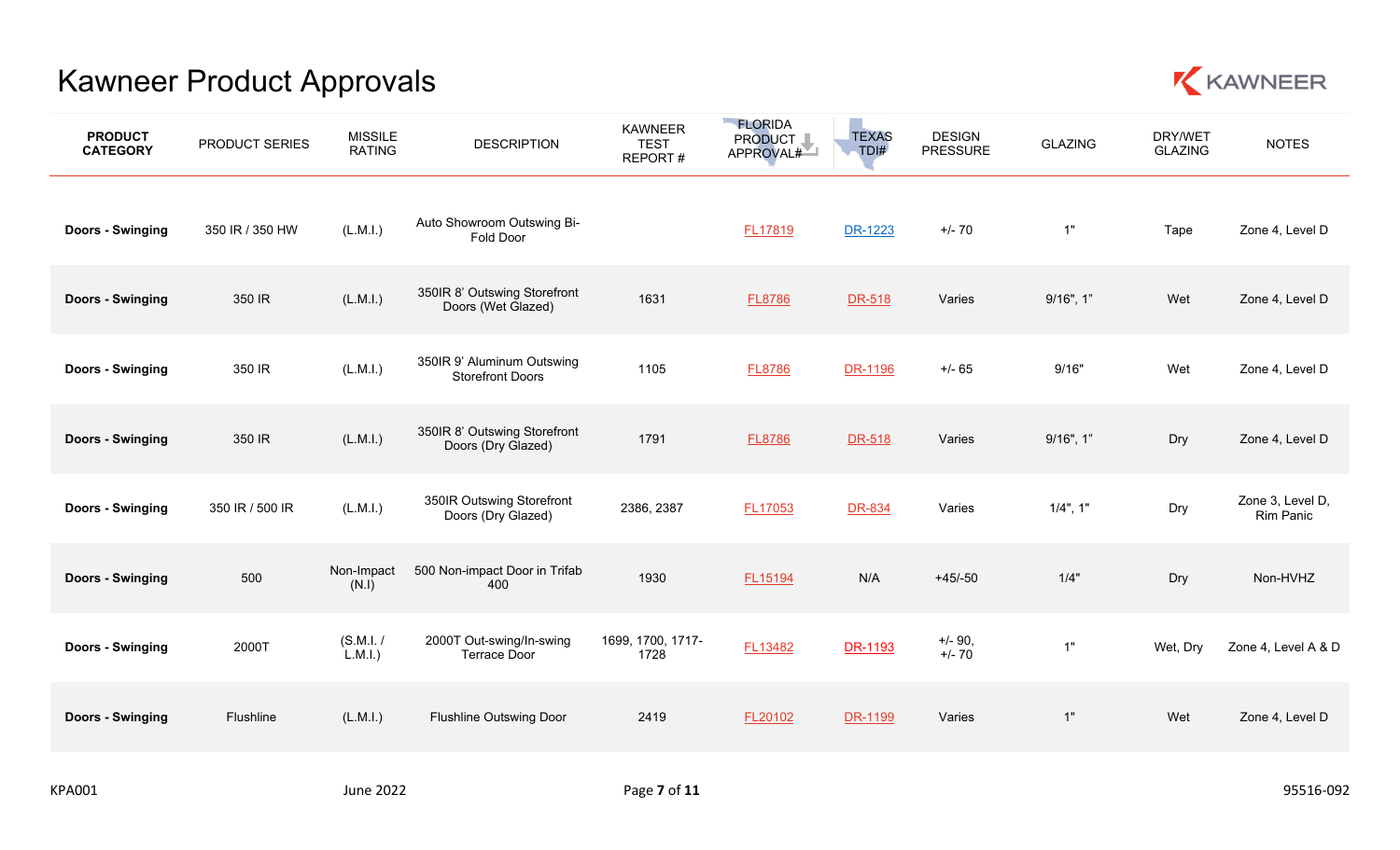

| <b>PRODUCT</b><br><b>CATEGORY</b> | PRODUCT SERIES      | <b>MISSILE</b><br><b>RATING</b> | <b>DESCRIPTION</b>                 | <b>KAWNEER</b><br><b>TEST</b><br>REPORT# | <b>ELORIDA</b><br>PRODUCT I<br>APPROVAL# | <b>TEXAS</b><br>TDI# | <b>DESIGN</b><br><b>PRESSURE</b> | <b>GLAZING</b> | DRY/WET<br><b>GLAZING</b> | <b>NOTES</b>        |
|-----------------------------------|---------------------|---------------------------------|------------------------------------|------------------------------------------|------------------------------------------|----------------------|----------------------------------|----------------|---------------------------|---------------------|
| Doors - Swinging                  | 350T                | (L.M.I.)                        | Insulpour 350T Thermal<br>Entrance | 2611                                     | FL28914                                  | DR-1233              | $+/- 70$                         | 1"             | Wet, Tape                 | Zone 4, Level D     |
| Doors - Swinging                  | 500T                | (L.M.I.)                        | Insulpour 500T Thermal<br>Entrance | 2611                                     | FL28914                                  | DR-1232              | $+/- 70$                         | 1"             | Wet, Tape                 | Zone 4, Level D     |
| <b>Window - Projected</b>         | <b>GLASSvent UT</b> | (S.M.I. /<br>$L.M.I.$ )         | Project-Out Window                 | 2252, 2253, 2254,<br>2254                | FL20501                                  | <b>WIN-2642</b>      | Varies                           | 1", 13/4"      | Wet                       | Zone 4, Level A & D |
| <b>Window - Projected</b>         | <b>GLASSvent UT</b> | (S.M.I. /<br>$L.M.I.$ )         | <b>Casement Outswing Window</b>    | 2252, 2253, 2254,<br>2255                | FL20500                                  | <b>WIN-2643</b>      | $+/-90$                          | 1", 13/4"      | Wet                       | Zone 4, Level A & D |
| <b>Window - Fixed</b>             | AA4325              | (S.M.I. /<br>(L.M.1.)           | <b>Fixed Window</b>                | 2160 - 2179                              | FL16792                                  | N/A                  | $+/- 80$                         | 1", 13/4"      | Wet, Dry                  | Zone 4, Level A & D |
| <b>Window - Projected</b>         | AA4325              | (S.M.I. /<br>$L.M.I.$ )         | Project-Out Window                 | 2160 - 2179                              | FL16793                                  | N/A                  | $+/- 80$                         | 1", 13/4"      | Wet, Dry                  | Zone 4, Level A & D |
| Window -<br><b>Casement</b>       | AA4325              | (S.M.I. /<br>$L.M.I.$ )         | <b>Casement Outswing Window</b>    | 2160 - 2179                              | FL16794                                  | N/A                  | $+/- 80$                         | 1", 13/4"      | Wet, Dry                  | Zone 4, Level A & D |
| <b>Window - Projected</b>         | 7225/8225TL         | (L.M.I.)                        | Fixed over Project-Out<br>Window   | 1160, 1928, 1929                         | <b>FL6206</b>                            | N/A                  | $+/-90$                          | 9/16"          | Wet                       | Zone 4, Level D     |
|                                   |                     |                                 |                                    |                                          |                                          |                      |                                  |                |                           |                     |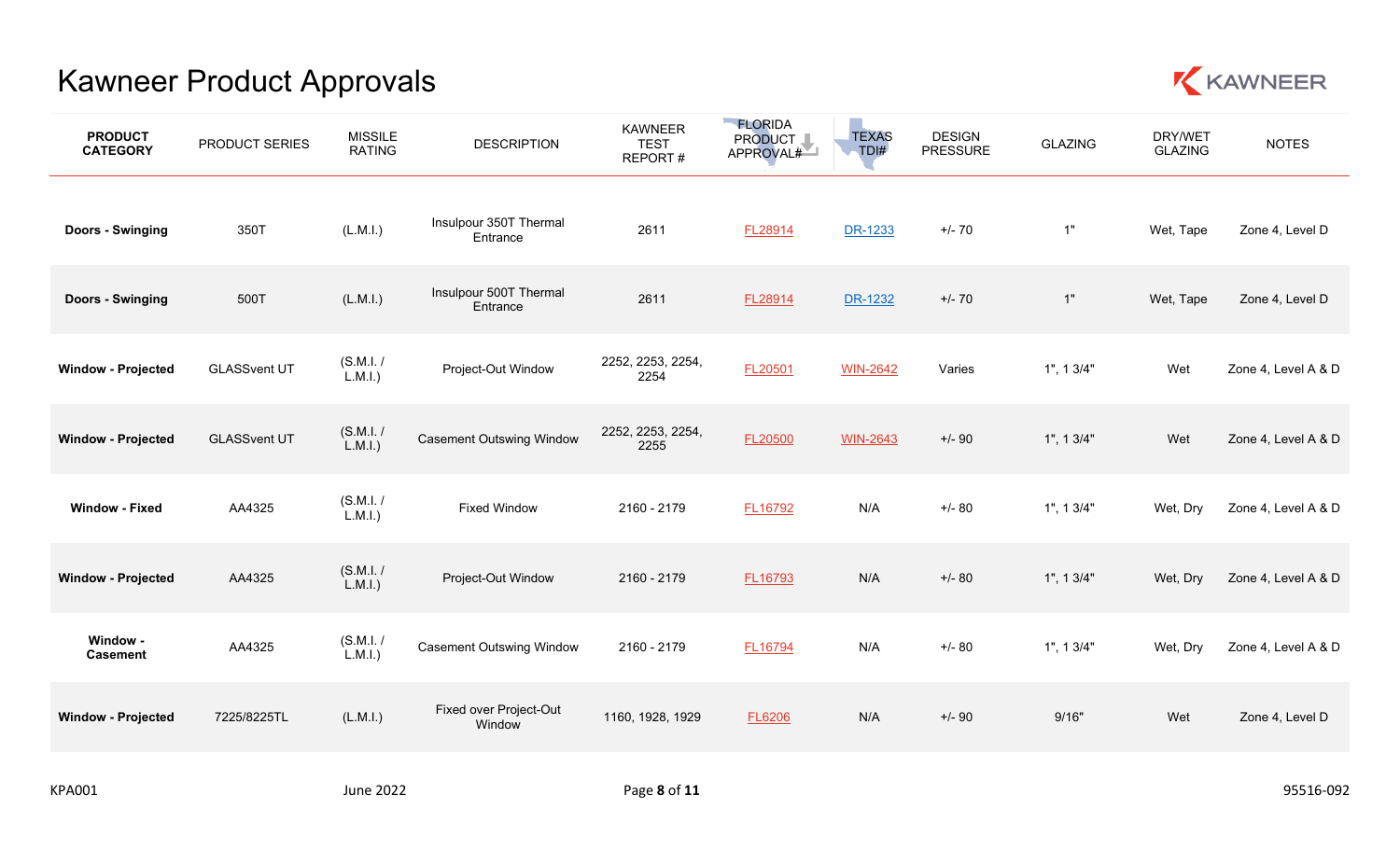

| <b>PRODUCT</b><br><b>CATEGORY</b>    | PRODUCT SERIES | <b>MISSILE</b><br><b>RATING</b> | <b>DESCRIPTION</b>               | <b>KAWNEER</b><br><b>TEST</b><br>REPORT# | <b>ELORIDA</b><br>PRODUCT I<br>APPROVAL# | <b>TEXAS</b><br>TDI# | <b>DESIGN</b><br><b>PRESSURE</b> | <b>GLAZING</b> | DRY/WET<br><b>GLAZING</b> | <b>NOTES</b>        |
|--------------------------------------|----------------|---------------------------------|----------------------------------|------------------------------------------|------------------------------------------|----------------------|----------------------------------|----------------|---------------------------|---------------------|
| <b>Window - Projected</b>            | 7225/8225TL    | (S.M.l.)                        | Fixed over Project-Out<br>Window | 1160, 1928, 1929                         | <b>FL6206</b>                            | N/A                  | $+100/-130$                      | $9/16$ ", 1"   | Dry                       | Zone 4, Level A     |
| <b>Window - Projected</b>            | 8225TL         | (S.M.I. /<br>$L.M.I.$ )         | Project-Out Window               | 1464, 1506                               | FL11568                                  | <b>WIN-2639</b>      | $+/- 65$                         | 9/16"          | Wet, Dry                  | Zone 4, Level A & D |
| <b>Window - Single</b><br>Hung       | 8430TL         | (S.M.I. /<br>$L.M.I.$ )         | Single Hung Window               | 1153, 1386                               | FL5455                                   | Pending              | Varies                           | Varies         | Wet, Dry                  | All Zones, Level A  |
| <b>Window - Single</b><br>Hung       | TR9100         | Non-Impact<br>(N.I)             | Aluminum Single Hung<br>Window   |                                          | FL16032                                  | Pending              | $+/- 80, 110$                    | 1"             | Tape                      | Non-Impact          |
| <b>Window - Sliding</b>              | 8400TL         | (L.M.1.)                        | <b>Horizontal Sliding Window</b> | 1899, 1900                               | FL15115                                  | Pending              | $+/-90$                          | 1"             | Wet                       | Zone 4, Level D     |
| <b>Window - Double</b><br>Hung       | 8400TL         | Non-Impact<br>(N.I)             | Double Hung Window               |                                          | FL7912                                   | N/A                  | $+/- 50,$<br>$+/- 70$            | 1"             | Dry                       | Non-HVHZ            |
| Window -<br><b>Horizontal Slider</b> | 8400TL         | Non-Impact<br>(N.1)             | <b>Horizontal Sliding Window</b> |                                          | <b>FL7913</b>                            | N/A                  | $+/- 70$                         | 1"             | Dry                       | Non-HVHZ            |
| <b>Window - Single</b><br>Hung       | 8400TL         | Non-Impact<br>(N.1)             | Single Hung Window               |                                          | FL7903                                   | N/A                  | $+/- 50,$<br>$+/- 70$            | $1"$           | Dry                       | Non-HVHZ            |
|                                      |                |                                 |                                  |                                          |                                          |                      |                                  |                |                           |                     |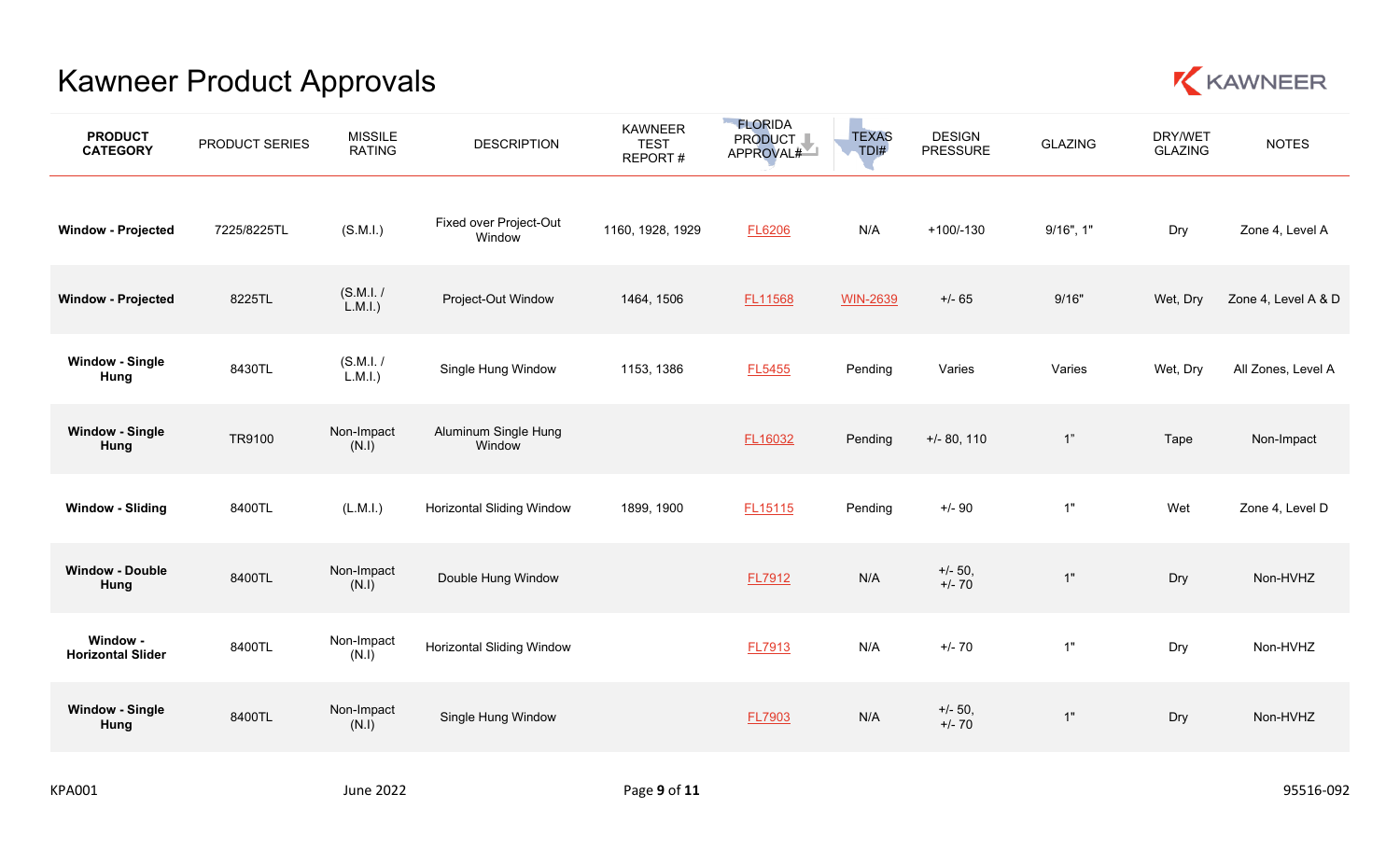

| <b>PRODUCT</b><br><b>CATEGORY</b>  | PRODUCT SERIES | <b>MISSILE</b><br><b>RATING</b> | <b>DESCRIPTION</b>            | <b>KAWNEER</b><br><b>TEST</b><br>REPORT# | <b>FLORIDA</b><br>PRODUCT I<br>APPROVAL# | <b>TEXAS</b><br>TDI# | <b>DESIGN</b><br><b>PRESSURE</b> | <b>GLAZING</b> | DRY/WET<br><b>GLAZING</b> | <b>NOTES</b> |
|------------------------------------|----------------|---------------------------------|-------------------------------|------------------------------------------|------------------------------------------|----------------------|----------------------------------|----------------|---------------------------|--------------|
| Window -<br><b>Casement</b>        | NX3100         | Non-Impact                      | <b>Casement Outswing</b>      | 87590.01-501-44                          | FL15880                                  | N/A                  | ±80                              | 1"             |                           |              |
| Window -<br><b>Casement</b>        | NX3200         | Non-Impact                      | Casement Inswing              | 88208.01-501-44                          | FL15882                                  | Pending              | ±80                              | 1"             | Dry                       | Non-HVHZ     |
| <b>Project Out Swing</b>           | NX3500         | Non-Impact                      | Project Out Swing             | 87591.01-501-44                          | FL15883                                  | N/A                  | ±80                              | 1"             | Dry                       | Non-HVHZ     |
| <b>Window - Fixed</b>              | TR7100         | Non-Impact                      | <b>Fixed Window</b>           | FET T396-10                              | FL19311                                  | N/A                  | $+/- 100$                        | 1"             | Wet                       | Non-HVHZ     |
| <b>Window - Single</b><br>Hung     | TR9100         | LMI                             | Single Hung Window            | FET T190-08                              | FL16005                                  | N/A                  | $+80/-110$                       | 1"             | Dry                       | <b>HVHZ</b>  |
| Window -<br><b>Casement</b>        | NX3100         | LMI                             | <b>Outswing Casement</b>      | 87590.01-501-44 /<br>89745.04-501-18     | FL16006                                  | N/A                  | Varies                           | 1"             |                           | <b>HVHZ</b>  |
| Window -<br><b>Fixed/Projected</b> | NX3510         | LMI                             | <b>Fixed/Projected Window</b> | 90899.02-501-44 /<br>90899.01-501-18     | FL16007                                  | N/A                  | ±100                             | $1"$           | Wet                       | <b>HVHZ</b>  |
| <b>Window - Fixed</b>              | NX3800         | LMI                             | <b>Fixed Window</b>           | 92461.01-501-18 /<br>88210.01-501-44     | FL16016                                  | N/A                  | ±120                             | 1"             |                           | <b>HVHZ</b>  |
|                                    |                |                                 |                               |                                          |                                          |                      |                                  |                |                           |              |